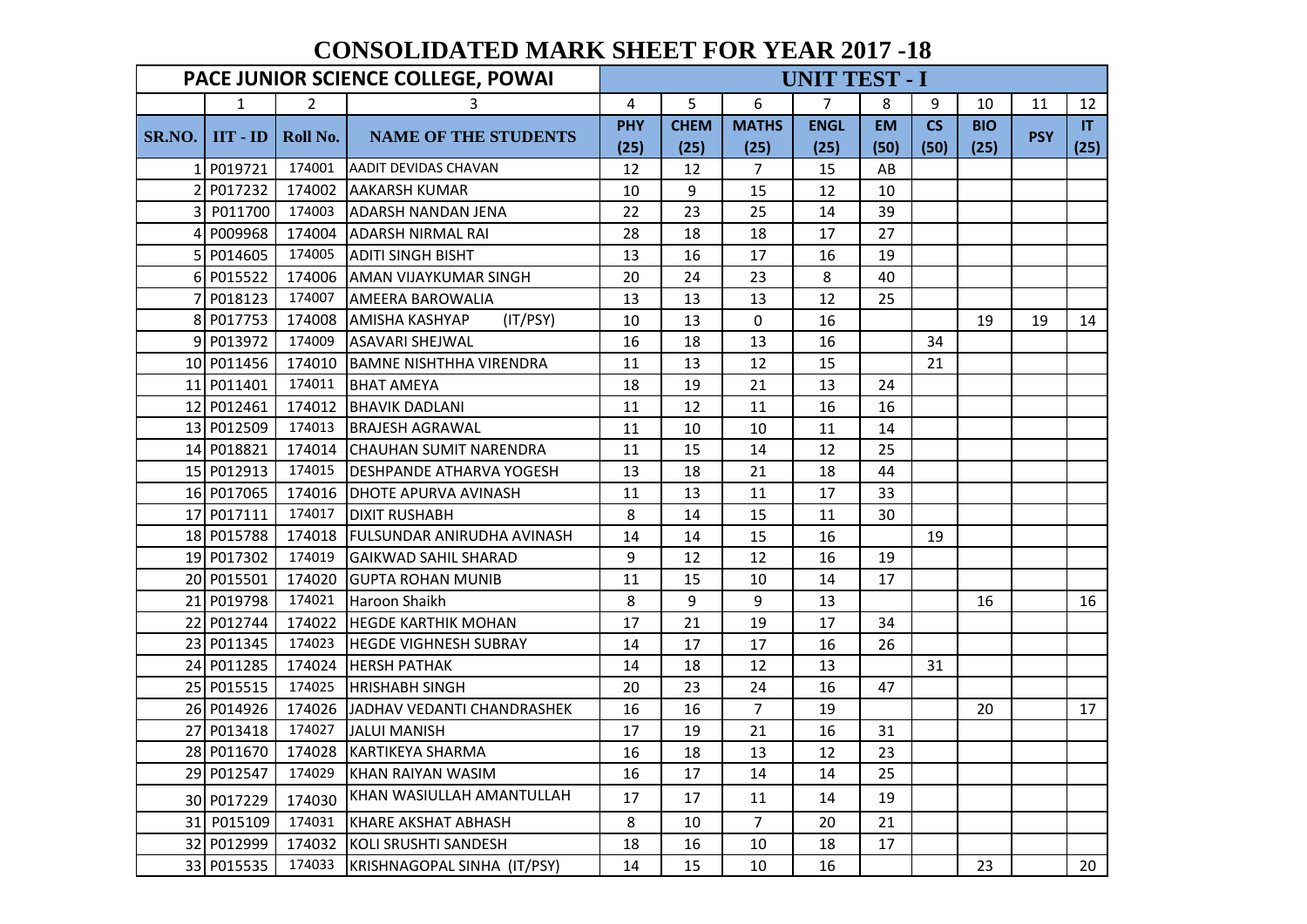| 34 P015101 |        | 174034 KUSHAL DABOLKAR                    | 16 | 16             | 13          | 14 | 14 |    |    |    |    |
|------------|--------|-------------------------------------------|----|----------------|-------------|----|----|----|----|----|----|
| 35 P013471 |        | 174035 MANAN DAHIYA                       | 14 | 16             | 21          | 17 | 20 |    |    |    |    |
| 36 P019737 |        | 174036 MANE SEJAL CHANDRAKANT (IT/PSY)    | 8  | $\overline{7}$ | 9           | 13 |    |    | 17 |    | 15 |
| 37 P011405 | 174037 | NAMITA S NAIR (IT/PSY)                    | 14 | 17             | 6           | 11 |    |    | 22 |    | 17 |
| 38 P017716 | 174038 | NEMA ANUSHKA ANURAG                       | 17 | 17             | 15          | 18 |    | 23 |    |    |    |
| 39 P010202 | 174039 | NISHITH NITIN ROKADE                      | 14 | 18             | 20          | 16 |    | 18 |    |    |    |
| 40 P013032 | 174040 | <b>PATIL KAUSTUBH HEMANT</b>              | 15 | 18             | 19          | 18 | 30 |    |    |    |    |
| 41 P017635 | 174041 | PAYAL TUMBARE<br>(IT/PSY)                 | 14 | 15             | $\mathbf 0$ | 18 |    |    | 20 | 18 | 22 |
| 42 P019266 |        | 174042   PILLAI SHREYA ANILKUMAR (IT/PSY) | 4  | 6              | 6           | 12 |    |    | 24 |    | 14 |
| 43 P015537 | 174043 | <b>PRANAV PILLAI</b>                      | 11 | 18             | 17          | 13 | 15 |    |    |    |    |
| 44 P011356 | 174044 | <b>PRANSHU KUMAR</b>                      | 19 | 19             | 22          | 13 |    | 27 |    |    |    |
| 45 P014835 | 174045 | <b>RANE NEEL NITIN</b>                    | 11 | 10             | 8           | 16 | 20 |    |    |    |    |
| 46 P017347 | 174046 | <b>REHAN PELLISSERY</b>                   | 10 | 12             | 16          | 17 | 10 |    |    |    |    |
| 47 P014768 | 174047 | <b>SAKETH K</b>                           | 12 | 12             | 16          | 10 | 16 |    |    |    |    |
| 48 P017125 | 174048 | <b>SAKSHI PANDEY</b>                      | 16 | 18             | 17          | 14 |    | 30 |    |    |    |
| 49 P011309 | 174049 | SANJANA ANAND BHARADWAJ                   | 17 | 17             | 19          | 15 | 32 |    |    |    |    |
| 50 P013200 | 174050 | <b>SANJANA ASHISH GUNDRE</b>              | 10 | 12             | 17          | 18 | 12 |    |    |    |    |
| 51 P015783 | 174051 | <b>SAWANT NIRAJ CHETAN</b>                | 11 | 13             | 10          | 10 | 10 |    |    |    |    |
| 52 P017855 |        | 174052 SHENOY DISHA MANJUNATHA            | 10 | 13             | 12          | 12 |    | 25 |    |    |    |
| 53 P016029 | 174053 | <b>ISHRESHTH KUMAR MAHTO</b>              | 11 | 10             | 11          | 16 | 19 |    |    |    |    |
| 54 P011796 | 174054 | <b>SHREY PRAVEEN DESHMUKH</b>             | 19 | 22             | 16          | 16 | 40 |    |    |    |    |
| 55 P013805 | 174055 | <b>SIDDHARTH SADASHIV</b>                 | 18 | 16             | 19          | 22 | 26 |    |    |    |    |
| 56 P011795 | 174056 | <b>SNIGDHA PRAVEEN DESHMUKH</b>           | 16 | 20             | 16          | 13 |    |    | 23 |    | 23 |
| 57 P013332 | 174057 | <b>SUDRIK ONKAR PRAMOD</b>                | 15 | 19             | 17          | 18 | 26 |    |    |    |    |
| 58 P010008 |        | 174058 SUKHPREET KAUR RAYAT               | 14 | 18             | 16          | 18 |    | 27 |    |    |    |
| 59 P003050 | 174059 | <b>SUSHANT SINGH</b>                      | 22 | 23             | 24          | 19 | 45 |    |    |    |    |
| 60 P011637 | 174060 | <b>TARESH BATRA</b>                       | 19 | 21             | 23          | 16 | 39 |    |    |    |    |
| 61 P016273 | 174061 | <b>THAKUR SHUBHAM BHIKAJI</b>             | 18 | 21             | 6           | 16 |    | 21 |    |    |    |
| 62 P010216 | 174062 | <b>VIGNESH KRISHNAN</b>                   | 18 | 21             | 23          | 17 |    | 21 |    |    |    |
| 63 P011597 | 174063 | <b>VINAMRA VIJAY BAGHEL</b>               | 20 | 22             | 22          | 14 | 31 |    |    |    |    |
| 64 P015004 | 174064 | <b>WAGLE NABEEL FIROZ</b>                 | 12 | 8              | 13          | 15 |    | 19 |    |    |    |
| 65 P015126 | 174065 | YOSHITA NENE                              | 11 | 16             | 12          | 21 | 31 |    |    |    |    |
| 66 11563   |        | 174104 NISHANT JAIN                       | 17 | 16             | 22          | 16 | 39 |    |    |    |    |
|            |        |                                           |    |                |             |    |    |    |    |    |    |
|            |        |                                           |    |                |             |    |    |    |    |    |    |
|            |        |                                           |    |                |             |    |    |    |    |    |    |
|            |        |                                           |    |                |             |    |    |    |    |    |    |
|            |        |                                           |    |                |             |    |    |    |    |    |    |
|            |        |                                           |    |                |             |    |    |    |    |    |    |
|            |        |                                           |    |                |             |    |    |    |    |    |    |
|            |        |                                           |    |                |             |    |    |    |    |    |    |